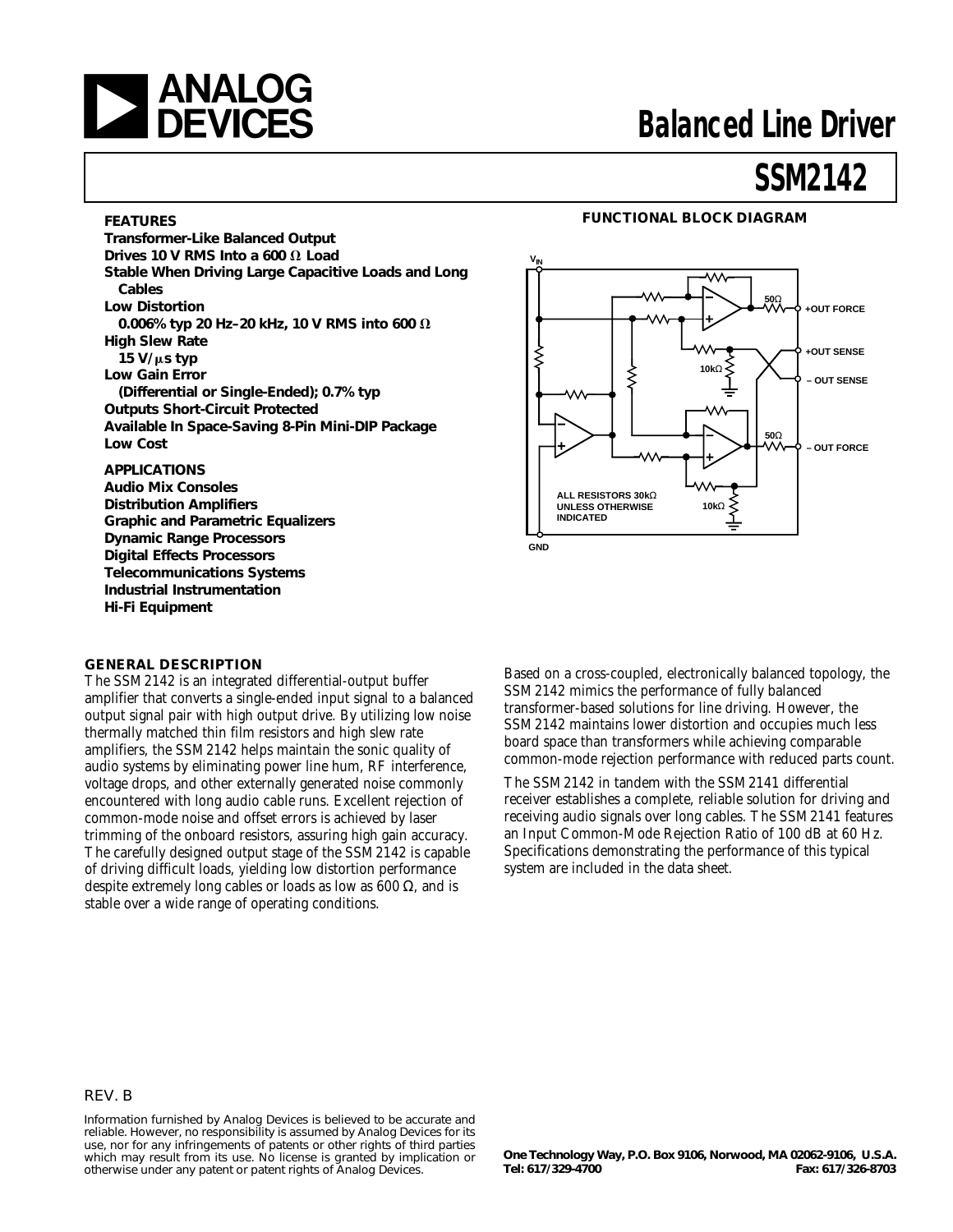### $SSM2142-SPECIFICATIONS$  ( $V_S = ±18 V, -40°C ≤ T_A ≤ +85°C,$  operating in differential mode unless otherwise noted. Typical characteristics apply to operation at T<sub>A</sub> = +25°C.)

| <b>Parameter</b>                                         | <b>Symbol</b> | <b>Conditions</b>                                            | Min    | <b>Typ</b> | Max            | <b>Units</b> |
|----------------------------------------------------------|---------------|--------------------------------------------------------------|--------|------------|----------------|--------------|
| <b>INPUT IMPEDANCE</b>                                   | $Z_{IN}$      |                                                              |        | 10         |                | $k\Omega$    |
| <b>INPUT CURRENT</b>                                     | $I_{IN}$      | $V_{IN} = \pm 7.071 V$                                       |        | ±750       | ±900           | μA           |
| GAIN, DIFFERENTIAL                                       |               |                                                              | 5.8    | 5.98       |                | dB           |
| <b>GAIN, SINGLE-ENDED</b>                                |               | Single-Ended Mode                                            | 5.7    | 5.94       |                | dB           |
| GAIN ERROR, DIFFERENTIAL                                 |               | $R_L = 600 \Omega$                                           |        | 0.7        | $\overline{2}$ | $\%$         |
| POWER SUPPLY REJECTION<br><b>RATIO STATIC</b>            | <b>PSRR</b>   | $V_S = \pm 13$ V to $\pm 18$ V                               | 60     | 80         |                | dB           |
| OUTPUT COMMON-MODE REJECTION                             | <b>OCMR</b>   | See Test Circuit; $f = 1$ kHz                                | $-38$  | $-45$      |                | dB           |
| OUTPUT SIGNAL BALANCE RATIO                              | <b>SBR</b>    | See Test Circuit; $f = 1$ kHz                                | $-35$  | $-40$      |                | dB           |
| TOTAL HARMONIC DISTORTION<br><b>Plus Noise</b>           | THD+N         | 20 Hz to 20 kHz,<br>$V_{O} = 10$ V rms, $R_{L} = 600 \Omega$ |        | 0.006      |                | $\%$         |
| SIGNAL-TO-NOISE RATIO                                    | <b>SNR</b>    | $V_{IN} = 0 V$                                               |        | $-93.4$    |                | dBu          |
| <b>HEADROOM</b>                                          | HR            | $CLIP Level = 10.5 V rms$                                    |        | $+93.4$    |                | dBu          |
| <b>SLEW RATE</b>                                         | <b>SR</b>     |                                                              |        | 15         |                | $V/\mu s$    |
| <b>OUTPUT COMMON-MODE</b><br>VOLTAGE OFFSET <sup>1</sup> | $V_{OOS}$     | $R_L = 600 \Omega$                                           | $-250$ | 25         | 250            | mV           |
| DIFFERENTIAL OUTPUT<br><b>VOLTAGE OFFSET</b>             | $V_{OOD}$     | $R_{L} = 600 \Omega$                                         | $-50$  | 15         | 50             | mV           |
| DIFFERENTIAL OUTPUT<br><b>VOLTAGE SWING</b>              |               | $V_{IN} = \pm 7.071 V$                                       | ±13.8  | ±14.14     |                | V            |
| <b>OUTPUT IMPEDANCE</b>                                  | $Z_0$         |                                                              | 45     | 50         | 55             | $\Omega$     |
| <b>SUPPLY CURRENT</b>                                    | $I_{SY}$      | Unloaded, $V_{IN} = 0 V$                                     |        | 5.5        | 7.0            | mA           |
| OUTPUT CURRENT, SHORT CIRCUIT                            | $I_{SC}$      |                                                              | 60     | 70         |                | mA           |

#### **NOTES**

1 Output common-mode offset voltage can be removed by inserting dc blocking capacitors in the sense lines. See Applications Information. Specifications subject to change without notice.

### **ABSOLUTE MAXIMUM RATINGS\***

| Lead Temperature (Soldering, 60 sec) $\dots \dots \dots \dots +300^{\circ}C$          |  |
|---------------------------------------------------------------------------------------|--|
| Junction Temperature $\dots \dots \dots \dots \dots \dots \dots \dots + 150^{\circ}C$ |  |
| Operating Temperature Range 40 $\rm ^{\circ}C$ to +85 $\rm ^{\circ}C$                 |  |
| Output Short Circuit Duration (Both Outputs)  Indefinite                              |  |

\*Stresses above those listed under "Absolute Maximum Ratings" may cause permanent damage to the device. These are stress ratings only; the functional operation of the device at these or any other conditions above those indicated in the operational sections of this specification is not implied. Exposure to absolute maximum rating conditions for extended periods may affect device reliability.

### **ORDERING GUIDE**

| <b>Operating</b><br><b>Temperature Range</b><br>Model |                                              | Package<br><b>Description</b> | Package<br>Option |  |
|-------------------------------------------------------|----------------------------------------------|-------------------------------|-------------------|--|
| <b>SSM2142P</b>                                       | $-40^{\circ}$ C to $+85^{\circ}$ C           | <b>Plastic DIP</b>            | $N-8$             |  |
|                                                       | SSM2142S* $-40^{\circ}$ C to $+85^{\circ}$ C | <b>SOL</b>                    | $R-16$            |  |

\*For availability of SOIC package, contact your local sales office.

#### **PIN CONNECTIONS**

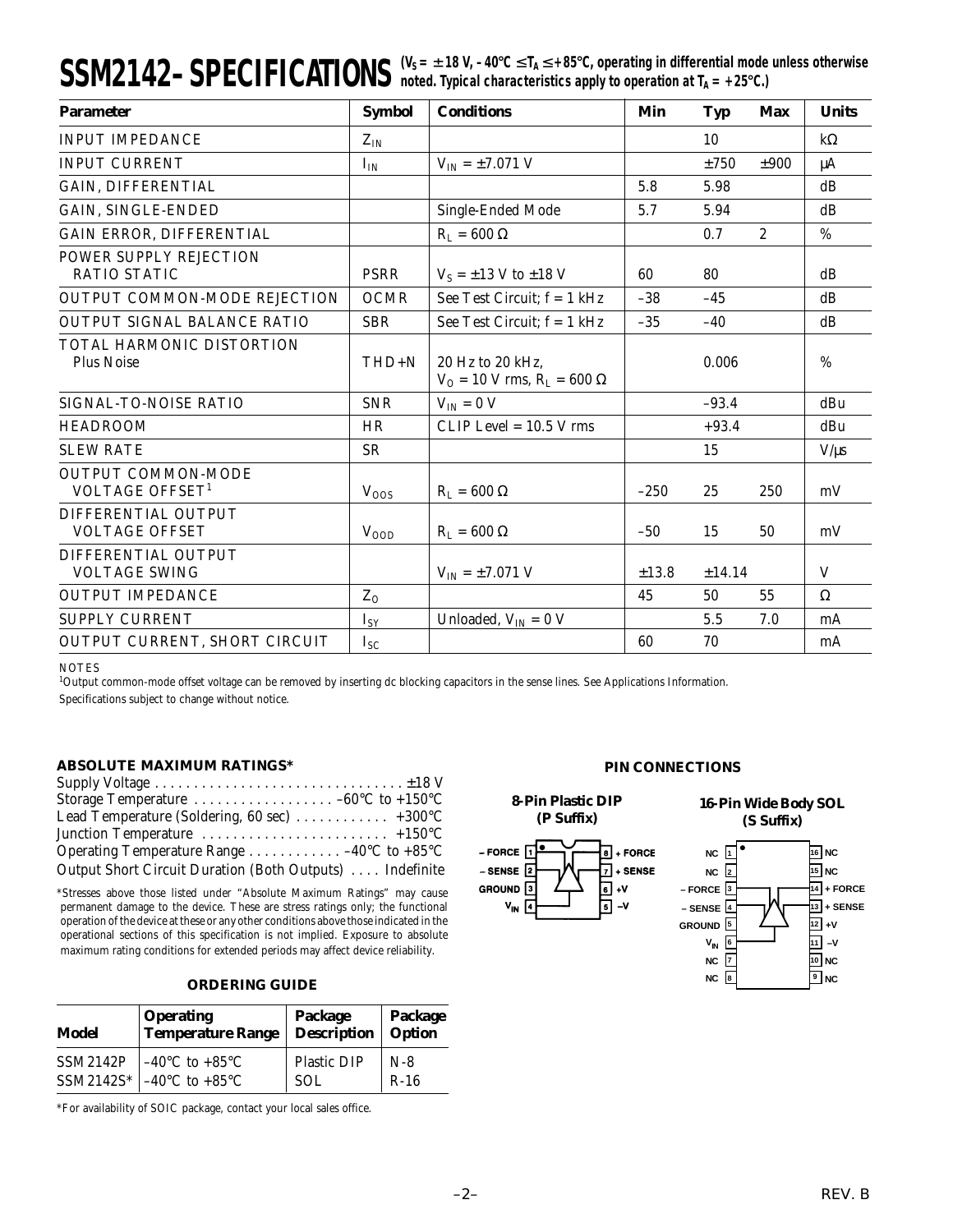

Figure 1. Output CMR Test Circuit



Figure 2. Signal Balance Ratio (BBC Method) Test Circuit



Figure 3. Power Supply Rejection vs. Frequency



Figure 5. Output Voltage Swing vs. Supply Voltage



Figure 4. Maximum Output Voltage Swing vs. Frequency



Figure 6. Supply Current vs. Supply Voltage

# **Typical Performance Characteristics**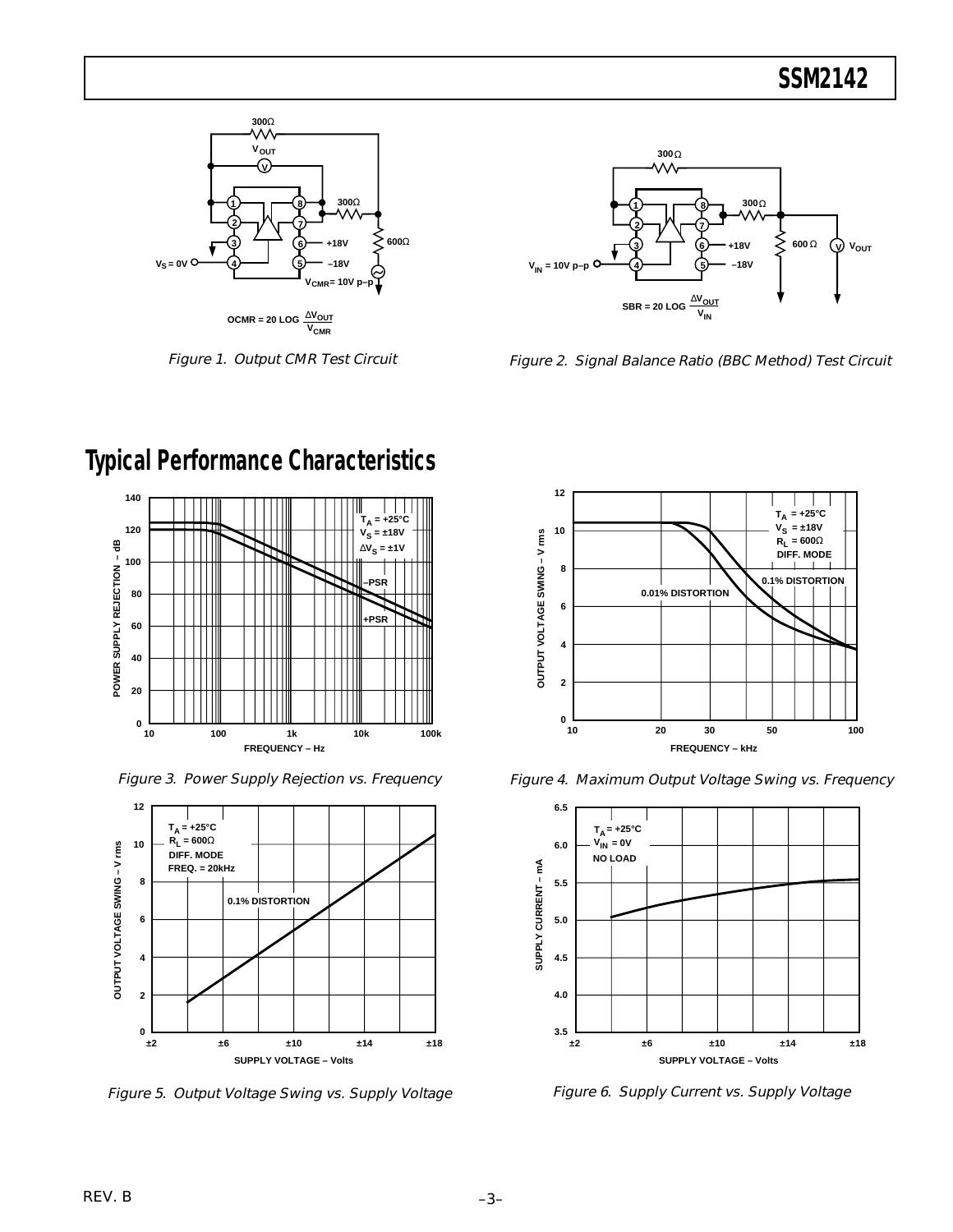### **THD PERFORMANCE**

The following data, taken from the THD test circuit on an Audio Precision System One using the internal 80 kHz noise filter, demonstrates the typical performance of a balanced pair system based on the SSM2142/SSM2141 chip set. Both differential and single-ended modes of operation are shown, under a number of output load conditions which simulate various application situations. Note also that there is no adverse effect on system performance when using the optional series feedback capacitors, which reject dc cable offsets in order to maintain optimal ac noise rejection. The large signal transient response of the system to a 100 kHz square wave input is also shown, demonstrating the stability of the SSM2142 under load.



Figure 7. THD Test Circuit



 $V_{O}$  = 10 V rms, NO CABLE A: R1 = R2 =  $R_L = \infty$ B: R1 = R2 = 600  $\Omega$ , R<sub>L</sub> =  $\infty$ C: R1 = R2 =  $\infty$ , R<sub>L</sub> = 600  $\Omega$ 





 $V_O = 10 V$  rms, WITH 500 FEET CABLE A: R1 = R2 =  $R_L$  =  $\infty$ B: R1 = R2 = 600  $\Omega$ , R<sub>L</sub> =  $\infty$ C: R1 = R2 =  $\infty$ , R<sub>L</sub> = 600  $\Omega$ D: R1 = R2 = R<sub>L</sub> =  $\infty$ , WITH SERIES FEEDBACK CAPACITORS







Figure 10. THD+N vs. Frequency at Point A (Single Ended)



 $V_{O} = 10$  V rms, NO CABLE A: R1 = R2 =  $\infty$ , R<sub>L</sub> = 600  $\Omega$ 

Figure 11. THD+N vs. Frequency at Point C (SSM2141 Output)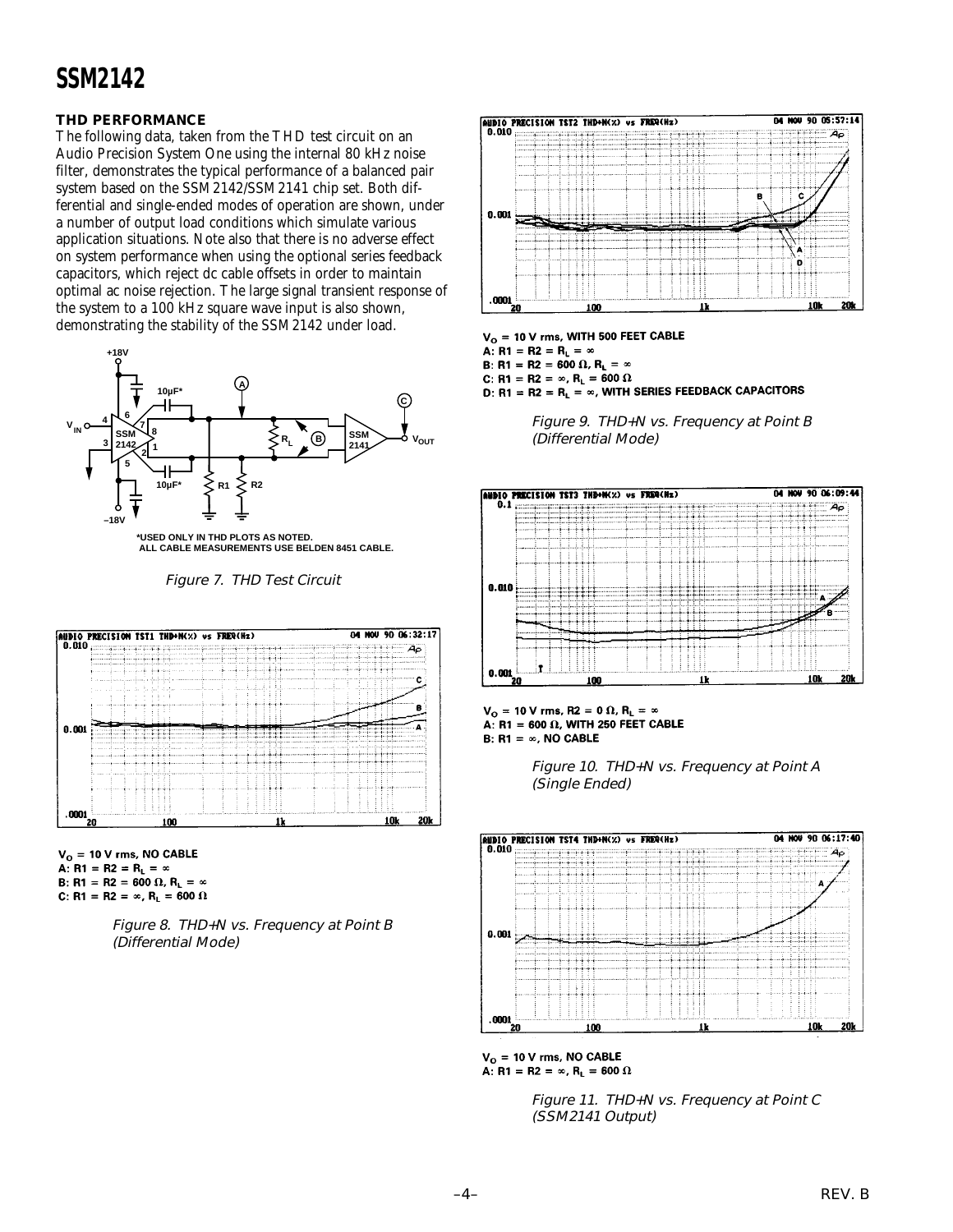

Figure 12. 100 kHz Square Wave Observed at Point B (Differential Mode).  $V_{\Omega}$  = 10 V rms, R1 = R2 =  $\infty$ , R<sub>L</sub> = 600  $\Omega$ 



Figure 13. 100 kHz Square Wave at Point B (Differential *Mode).*  $V_0 = 10$  *V rms, R1* = *R2* = ∞, *R<sub>L</sub>* = 600 Ω, with Series Feedback Capacitors



Figure 14. Typical Application of the SSM2142 and SSM2141

### **APPLICATIONS INFORMATION**

The SSM2142 is designed to provide excellent common-mode rejection, high output drive, and low signal distortion and noise in a balanced line-driving system. The differential output stage consists of twin cross-coupled unity gain buffer amplifiers with

on-chip 50  $\Omega$  series damping resistors. The impedances in the output buffer pair are precisely balanced by laser trimming during production. This results in the high gain accuracy needed to obtain good common-mode noise rejection, and excellent separation between the offset error voltages common to the cable pair and the desired differential input signal. As shown in the test circuit, it is suggested that a suitable balanced, high input-impedance differential amplifier such as the SSM2141 be used at the receiving end for best system performance. The SSM2141 receiver output is configured for a gain of one half following the 6 dB gain of the SSM2142, in order to maintain an overall system gain of unity.

In applications encountering a large dc offset on the cable or those wishing to ensure optimal rejection performance by avoiding differential offset error sources, dc blocking capacitors may be employed at the sense outputs of the SSM2142. As shown in the test circuit, these components should present as little impedance as possible to minimize low-frequency errors, such as  $10 \mu$ F NP (or tantalum if the polarity of the offset is known).

#### **SYSTEM GROUNDING CONSIDERATIONS**

Due to ground currents, supply variations, and other factors, the ground potentials of the circuits at each end of a signal cable may not be exactly equal. The primary purpose of a balanced pair line is to reject this voltage difference, commonly called "longitudinal error." A measure of the ability of the system to reject longitudinal error voltage is output common-mode rejection. In order to obtain the optimal OCMR and noise rejection performance available with the SSM2142, the user should observe the following precautions:

- 1. The quality of the differential output is directly dependent upon the accuracy of the input voltage presented to the device. Input voltage errors developed across the impedance of the source must be avoided in order to maintain system performance. The input of the SSM2142 should be driven directly by an operational amplifier or buffer offering low source impedance and low noise.
- 2. The ground input should be in close proximity to the singleended input's source common. Ground offset errors encountered in the source circuitry also impair system performance.
- 3. Make sure that the SSM2142 is adequately decoupled with 0.1 µF bypass capacitors located close to each supply pin.
- 4. Avoid the use of passive circuitry in series with the SSM2142 outputs. Any reactive difference in the line pair will cause significant imbalances and affect the gain error of the device. Snubber networks or series load resistors are not required to maintain stability in SSM2142 based systems, even when driving signals over extremely long cables.
- 5. Efforts should be made to maintain a physical balance in the arrangement of the signal pair wiring. Capacitive differences due to variations in routing or wire length may cause unequal noise pickup between the pair, which will degrade the system OCMR. Shielded twisted-pair cable is the preferred choice in all applications. The shield should not be utilized as a signal conductor. Grounding the shield at one end, near the output common, avoids ground loop currents flowing in the shield which increase noise coupling and longitudinal errors.